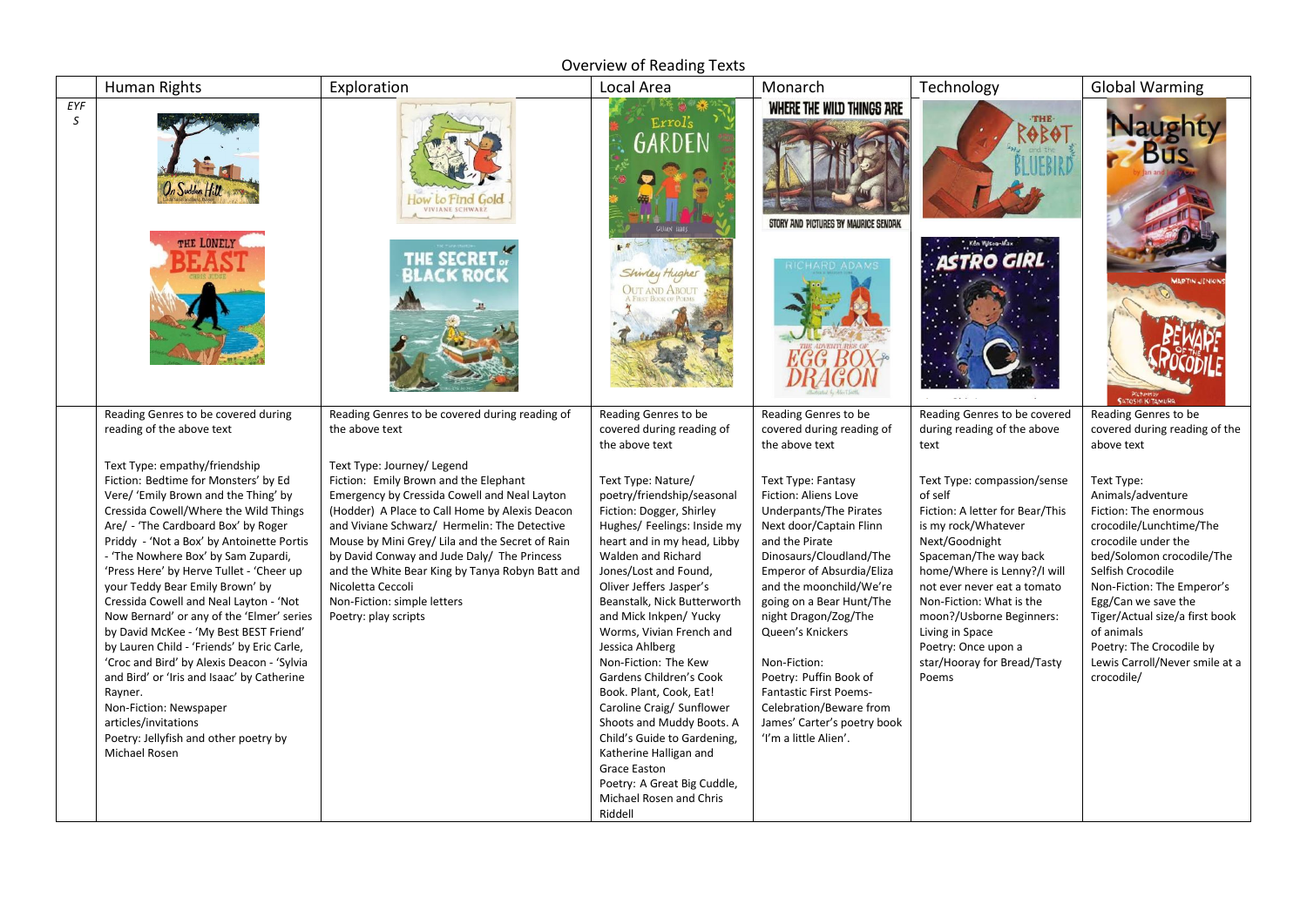## Overview of Reading Texts

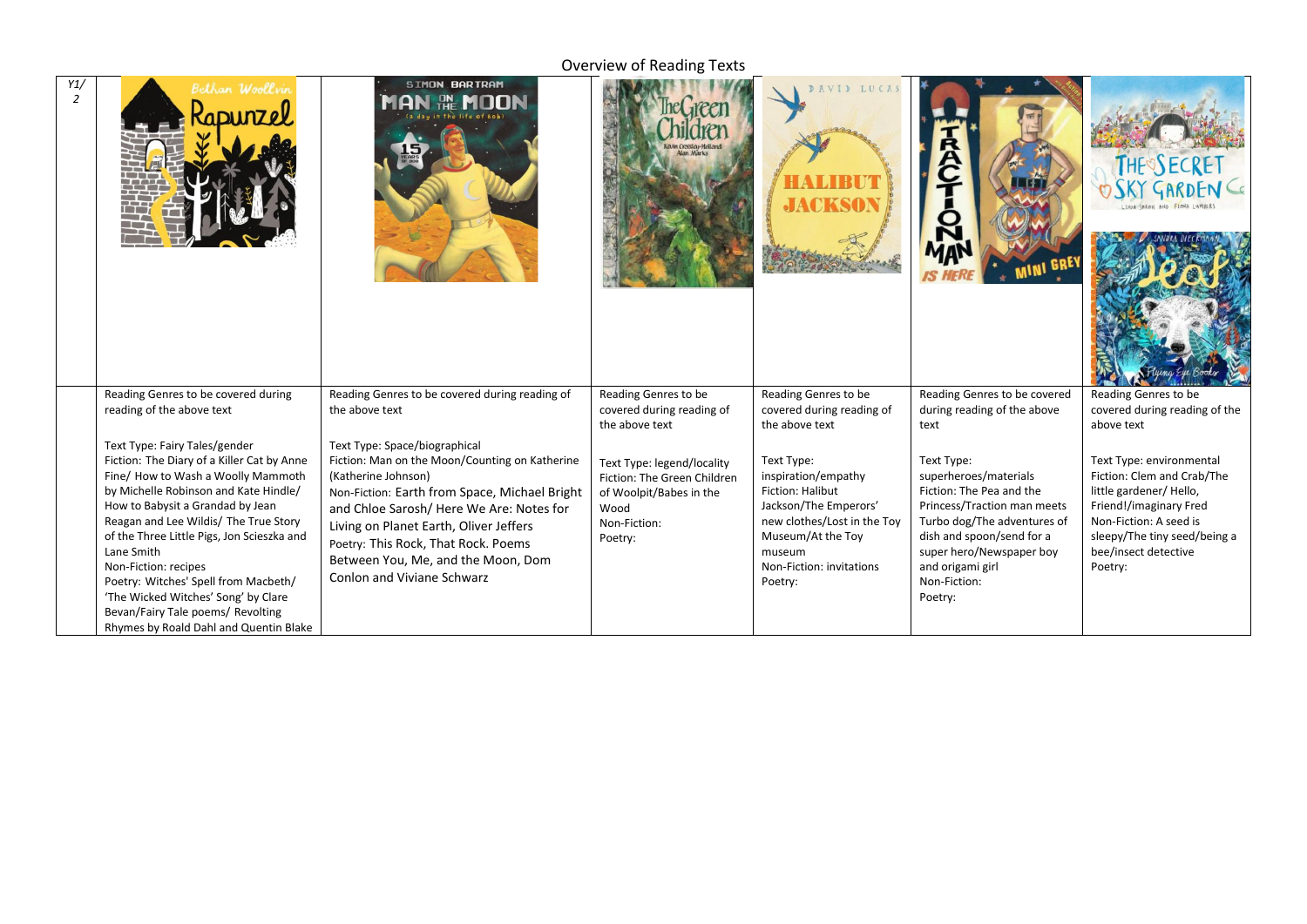## Overview of Reading Texts

| Y3/<br>$\boldsymbol{A}$ | Lemmy Button                                                                                                                                                                                                                                                                                             | <b>DUSTINGL</b>                                                                                                                                                                                                         | <b>TONY BRADMAN</b>                                                 | Emily Hawarth-Booth<br>NG.<br>Who Banned the                                                                                                                                                                                                                                                                                                   | THE<br><b>PEBBLE</b><br>IN MY<br><b>POCKET</b><br>OF OUR EART<br>Marcia Williams                                                                                                                                                                                                                                                                                                                                  | <b>ONE PLASTIC BAG</b>                                                                                                                                                                                                                                                                                                                                                                                                                  |
|-------------------------|----------------------------------------------------------------------------------------------------------------------------------------------------------------------------------------------------------------------------------------------------------------------------------------------------------|-------------------------------------------------------------------------------------------------------------------------------------------------------------------------------------------------------------------------|---------------------------------------------------------------------|------------------------------------------------------------------------------------------------------------------------------------------------------------------------------------------------------------------------------------------------------------------------------------------------------------------------------------------------|-------------------------------------------------------------------------------------------------------------------------------------------------------------------------------------------------------------------------------------------------------------------------------------------------------------------------------------------------------------------------------------------------------------------|-----------------------------------------------------------------------------------------------------------------------------------------------------------------------------------------------------------------------------------------------------------------------------------------------------------------------------------------------------------------------------------------------------------------------------------------|
|                         | Reading Genres to be covered during<br>reading of the above text                                                                                                                                                                                                                                         | Reading Genres to be covered during reading of<br>the above text                                                                                                                                                        | Reading Genres to be<br>covered during reading of<br>the above text | Reading Genres to be<br>covered during reading of<br>the above text                                                                                                                                                                                                                                                                            | Reading Genres to be covered<br>during reading of the above<br>text                                                                                                                                                                                                                                                                                                                                               | Reading Genres to be<br>covered during reading of the<br>above text                                                                                                                                                                                                                                                                                                                                                                     |
|                         | Text Type: historical/ethical<br>Fiction: Jemmy Button<br>Non-Fiction: Information about HMS<br>Beagle/Biography of Darwin/extracts of<br>Street Child/Oliver Twist/the water<br>babies<br>Poetry:<br>file:///C:/Users/RBrotherton/Downloads<br>/ks23-victorian-children-at-work-poetry-<br>activity.pdf | Text Type: The Mousehole cat<br>journeys/exploration/legends<br>Fiction: The Strom Keepers Island by Katherine<br>Doyle<br>Non-Fiction: Lifeboat association: surviving the<br>storms<br>Poetry: sea shanty song lyrics | Text Type: historical/gender<br>Fiction:<br>Non-Fiction:<br>Poetry: | Text Type: feelings/light<br>and dark<br>Fiction: Varmints, Helen<br>Ward and Marc Craste/ The<br><b>General by Michael</b><br>Foreman<br>Non-Fiction: propaganda<br>posters/newspaper articles<br>describing something which<br>has been<br>banned/transcripts of<br>motivational speeches<br>Poetry: the sun is laughing<br>by Grace Nichols | Text Type: historical<br>Fiction: Pebble in my<br>pocket/UGG<br>Non-Fiction: The Stone Age:<br>Hunters, Gathers and Woolly<br>Mammoths, Marcia William/<br>Dinosaurium (Welcome To<br>The Museum), Lily Murray,<br>illustrated by Chris Wormell<br>Poetry: Seven Pebbles' by<br>Rachel Rooney (from her<br>collection My Life As A<br>Goldfish, published by Frances<br>Lincoln)/ Eastbourne' by<br>Joseph Coelho | Text Type:<br>environmental/other cultures<br>Fiction: One Hen: How One<br>Small Loan Made a Big<br>Difference by Katie Smith<br>Milway and Eugenie<br>Fernande/The Boy Who<br>Harnessed the Wind, written<br>by William Kamkwamba and<br><b>Bryan Mealer</b><br>Non-Fiction: Our Planet:<br>Infographic How It Works by<br>Jon Richards and Ed<br>Simkins/How The World<br>Works by Christiane Dorion<br>and Beverley Young<br>Poetry: |